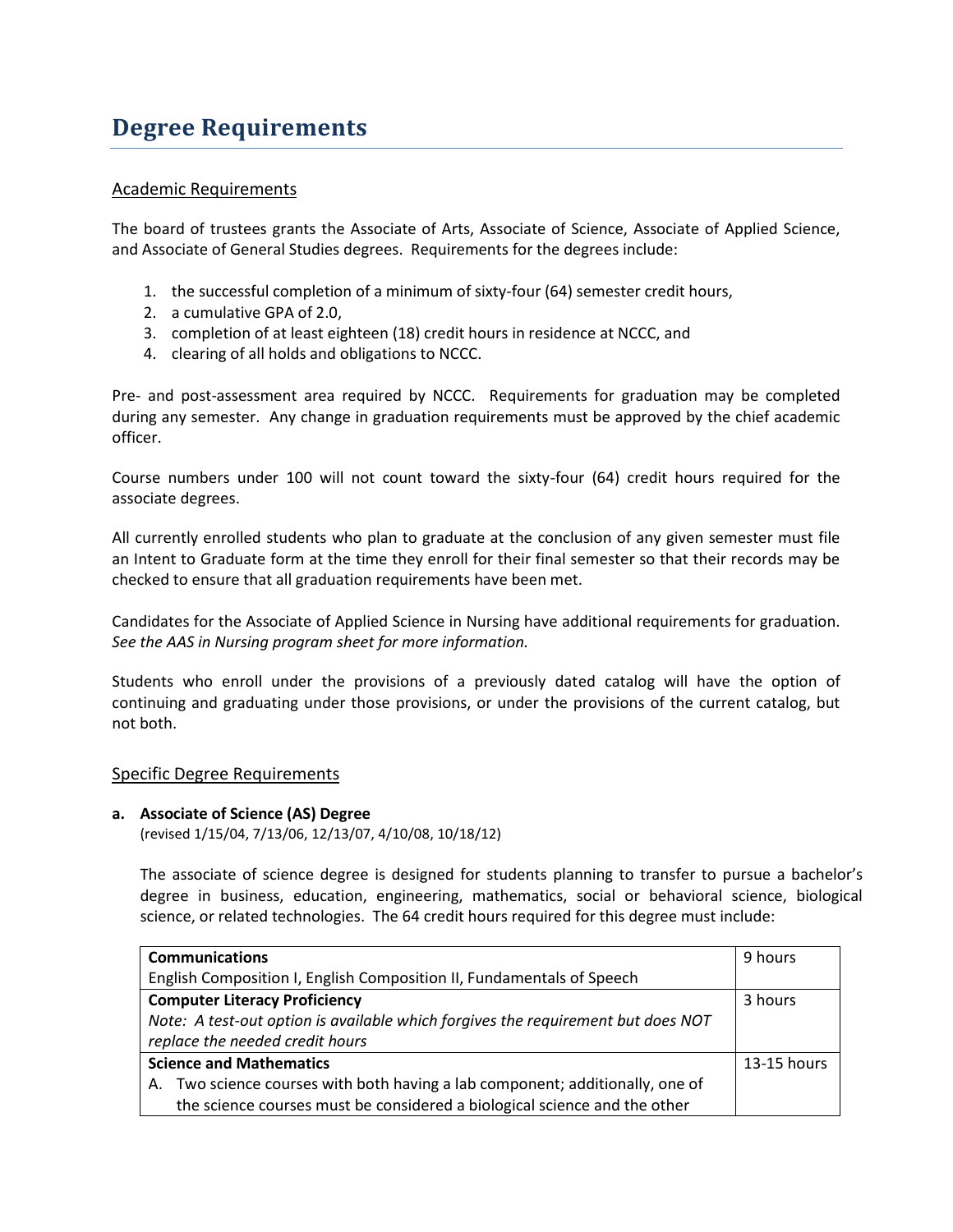| must be considered a physical science, and                                       |             |
|----------------------------------------------------------------------------------|-------------|
| One mathematics including College Algebra or a higher level math course<br>В.    |             |
| <b>Social and Behavioral Sciences</b>                                            | 9 hours     |
| General Psychology and six credit hours from two of the following areas:         |             |
| economics, geography, political science, psychology, and/or sociology            |             |
| <b>Arts and Humanities</b>                                                       | 9 hours     |
| Choose from three areas: art*, history, drama*, language, literature, music* and |             |
| humanities (*performance/participation classes do not meet this requirement)     |             |
| <b>Physical Education</b>                                                        | 1 hour      |
| Lifetime Fitness                                                                 |             |
| First Year Seminar (or approved substitute)                                      | 1 hour      |
| (May be waived for transfer students with 15+ hours)                             |             |
| <b>Appropriate Field of Study</b>                                                | 17-19 hours |
| A program of study in business, education, engineering, mathematics, social or   |             |
| behavioral science, natural science, or related technologies                     |             |

# **b. Associate of Arts (AA) Degree**

(revised 1/5/04, 6/10/04, 7/13/06, 4/5/07, 4/10/08, 10/18/12)

The associate of arts degree is designed for students planning to transfer to pursue a bachelor's degree in a liberal arts field. The 64 credit hours required for this degree must include:

| <b>Communications</b>                                                            | 9 hours     |
|----------------------------------------------------------------------------------|-------------|
| English Composition I, English Composition II, Fundamentals of Speech            |             |
| <b>Computer Literacy Proficiency</b>                                             | 3 hours     |
| Note: A test-out option is available which forgives the requirement but does NOT |             |
| replace the needed credit hours                                                  |             |
| <b>Science and Mathematics</b>                                                   | 11-13 hours |
| A. Two science courses with one course having a lab component; additionally,     |             |
| one of the science courses must be considered a biological science and the       |             |
| other must be considered a physical science; and                                 |             |
| One mathematics course, including College Algebra or a higher level math<br>В.   |             |
| course                                                                           |             |
| <b>Social and Behavioral Sciences</b>                                            | 9 hours     |
| General Psychology and six credit hours from two of the following areas:         |             |
| economics, geography, political science, psychology, and/or sociology            |             |
| <b>Arts and Humanities</b>                                                       | 12 hours    |
| Choose from at least three areas: art*, music*, theatre*, history, language,     |             |
| literature, or philosophy (*performance/participation classes do not meet this   |             |
| requirement)                                                                     |             |
| <b>Physical Education</b>                                                        | 1 hour      |
| Lifetime Fitness                                                                 |             |
| First Year Seminar (or approved substitute)                                      | 1 hour      |
| (May be waived for transfer students with 15+ hours)                             |             |
| <b>Appropriate Field of Study</b>                                                | 16-18 hours |
| Appropriate field of study in liberal arts                                       |             |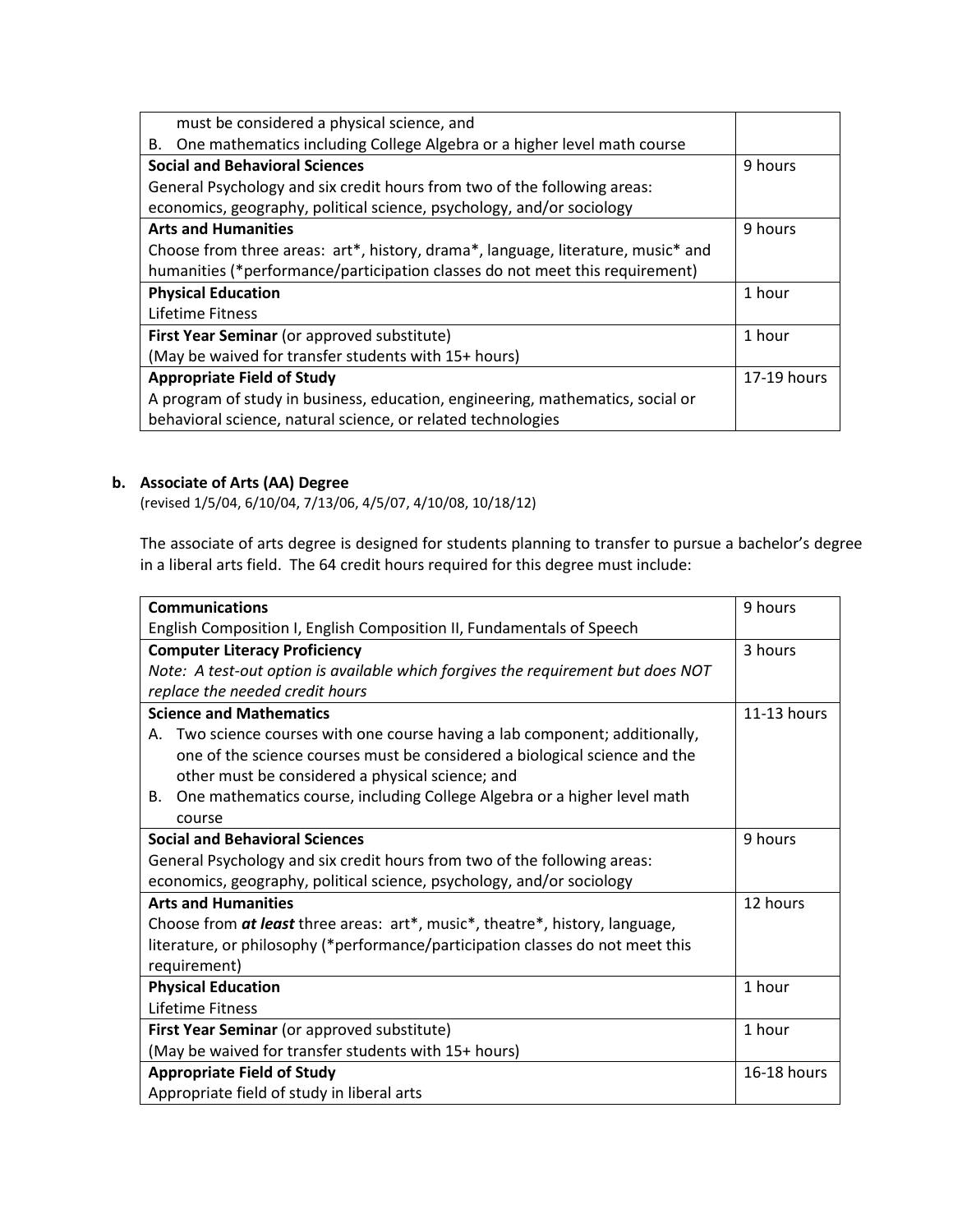| For example: study in English, fine arts, education, history, humanities, language, |  |
|-------------------------------------------------------------------------------------|--|
| music, social science, or general liberal arts                                      |  |

#### **c. Associate of General Studies (AGS) Degree**

(revised 1/15/04, 4/10/08, 10-18-12)

The associate of general studies degree is a terminal two-year degree designed for individuals who do not plan to transfer. The 64 credit hours required for this degree must include:

| <b>Communications</b>                                                            | 6 hours     |
|----------------------------------------------------------------------------------|-------------|
| English Composition I required, plus English Composition II or Fundamentals of   |             |
| Speech or Interpersonal Communications                                           |             |
| <b>Computer Literacy Proficiency</b>                                             | 1-3 hours   |
| Note: A test-out option is available which forgives the requirement but does NOT |             |
| replace the needed credit hours                                                  |             |
| <b>Science and Mathematics</b>                                                   | 8-10 hours  |
| One biological or physical science and a science lab course, and one mathematics |             |
| including Intermediate Algebra or a higher level math course                     |             |
| <b>Social and Behavioral Sciences</b>                                            | 9 hours     |
| <b>Arts and Humanities</b>                                                       | 9 hours     |
| <b>Physical Education</b>                                                        | 1 hour      |
| Lifetime Fitness                                                                 |             |
| First Year Seminar (or approved substitute)                                      | 1 hour      |
| (May be waived for transfer students with 15+ hours)                             |             |
| The remaining credits may be selected from various program emphasis areas        | 25-29 hours |
| recommended by the student's academic advisor                                    |             |

## **d. Associate of Applied Science (AAS) Degree**

(revised 1/15/04, 4/10/08, 10/18/12)

The associate of applied science degree is designed for individuals who wish to begin a career upon graduation. Students completing this program will receive an associate of applied science degree and a two-year certificate in the occupational specialty. The 64-72 credit hours required for this degree must include:

| <b>Specialization and Related Courses/Competencies</b>                           | 42-48 hours |
|----------------------------------------------------------------------------------|-------------|
| Specialization courses/competencies from major technical specialty<br>А.         |             |
| B. Related courses/competencies from the following: interpersonal skills         |             |
| (employability skills), courses from other disciplines                           |             |
| <b>Computer Literacy Proficiency</b>                                             | 1-3 hours   |
| Note: A test-out option is available which forgives the requirement but does NOT |             |
| replace the needed credit hours                                                  |             |
| <b>General Education Courses/Competencies</b>                                    | 12-25 hours |
| English Composition I and Interpersonal Communication required<br>А.             |             |
| Other general education courses selected from: communication, math,<br>В.        |             |